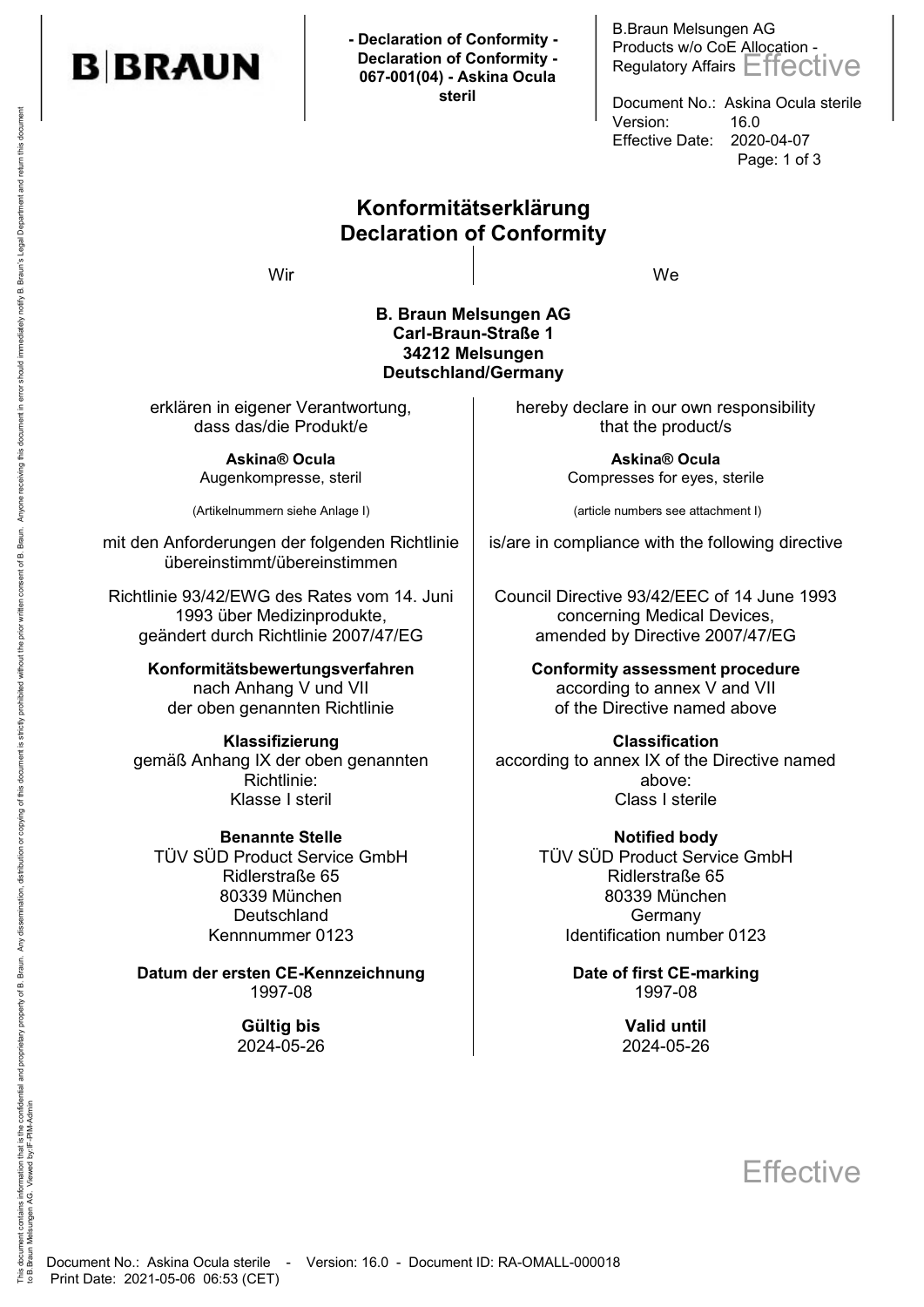

 **- Declaration of Conformity - Declaration of Conformity - 067-001(04) - Askina Ocula steril**

B.Braun Melsungen AG Products w/o CoE Allocation -Regulatory Affairs Effective

Document No.: Askina Ocula sterile Version: 16.0 Effective Date: 2020-04-07 Page: 2 of 3

### Anlage I / Attachment I

| Art.-Nr. / Art. No. | <b>Produktname / Product Name</b> | Klasse / Class       |
|---------------------|-----------------------------------|----------------------|
| 9015116             | Askina® Ocula                     | steril / I sterile   |
| 9015124             | Askina® Ocula                     | ' steril / I sterile |

### Amendment Information

| <b>Version</b>  | Description of the changes                 |
|-----------------|--------------------------------------------|
| 12              | Annual revision acc. to TÜV audit 2009     |
| $\overline{13}$ | Annual revision acc. to TÜV audit 2009     |
| $\overline{14}$ | Annual revision acc. to TÜV audit 05-2009  |
|                 | Version 1: BBMAG OPM; Version 2: BBMAG     |
| 15              | Adaption to SOP HO-DDDD-M-5-2-05-715       |
| 16              | Adaptation of validity to the MDR-deadline |

# **Effective**